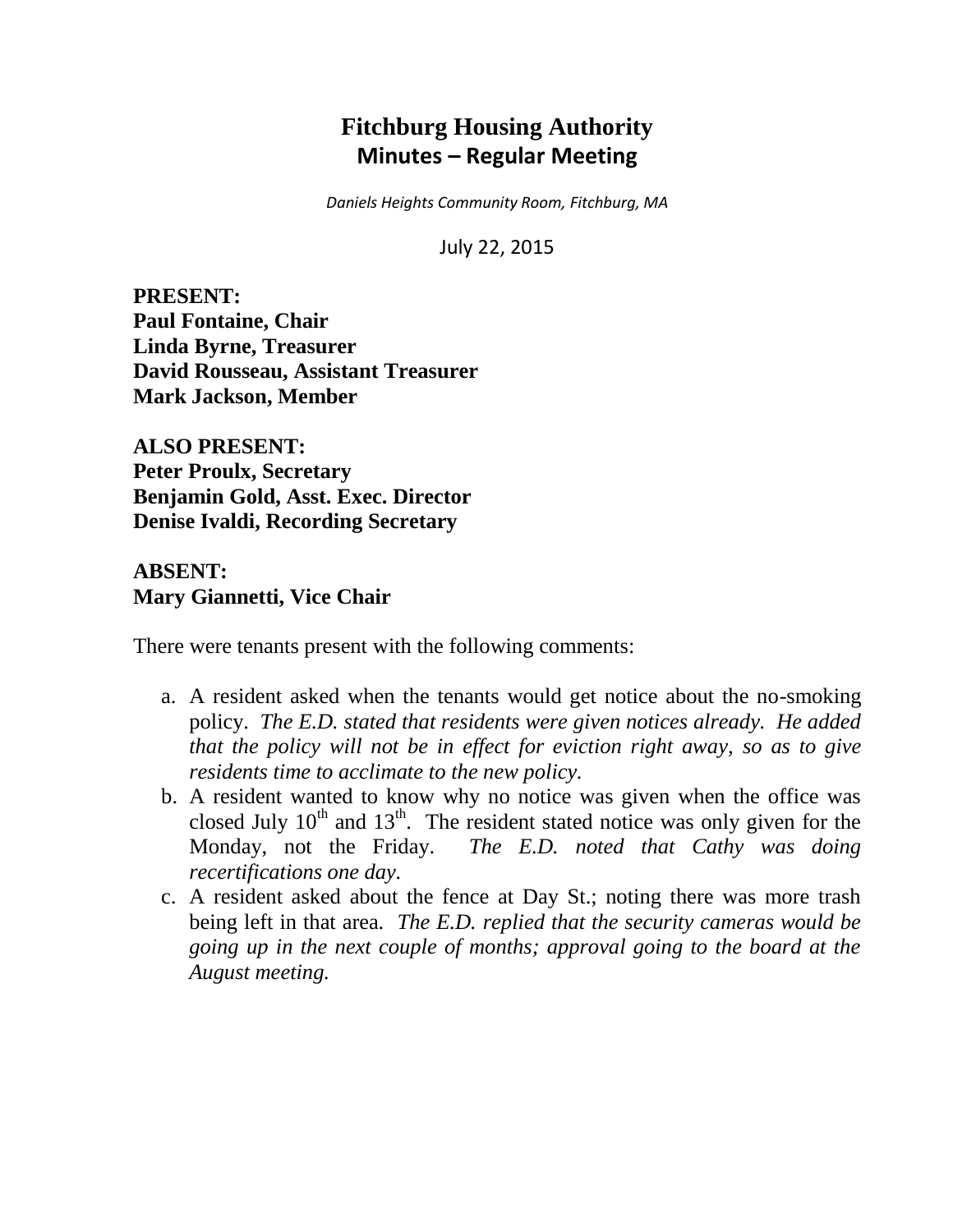1. With no further comments from the tenants and a quorum present; the Chair called the meeting to order at 8:40 a.m.

2. Linda Byrne made a motion to accept the minutes of the June 17, 2015 meeting, Mark Jackson seconded the motion; all in favor; the motion passed unanimously.

- 3. The Executive Director Report:
	- a. The Durkin exterior fence is complete. As noted non-residents are now leaning against the fence; leaving trash. We will monitor this with the new security cameras. There is not much we can do on the Blossom St. side; perhaps some plantings.
	- b. We have a resolution later in the meeting on a revised pet policy. Note, pets are allowed in the common areas as long as they are on a leash and with the resident. They cannot be outside.

Mr. Rousseau stated that for the last three years, a policy has been in effect that no pets were allowed in the common areas. *The E.D. stated that the official policy states pets are allowed. It's possible the policy was just in effect at Day Street; we possible to have an amendment for that building only.*

c. Issues with residents are being addressed per the state regulations.

Mr. Rousseau stated that some regulations are not being enforced. The manager says they will look into an issue, check with Leominster. Why is that? He added that the Day St. office is important and should be open when it's stated it is. *The E.D. replied that the Day St. office is important; but if there are issues at other complexes; those have to be dealt with as well.*

Mr. Rousseau noted other issues. The floors have not been waxed yet. People are leaning against the fence; camping out on the other side and sleeping until morning. He also asked about the open container law. *The E.D. replied that we would be switching over some maintenance the lawns are done. Once the security cameras are in place the fence issue may be less of a problem; adding we could put up a sign as well. Mr. Jackson added that there is an open container law. Residents should call and identify the individual and also be available to speak with an officer on duty. He noted that if the cameras are IP based, that would be beneficial.*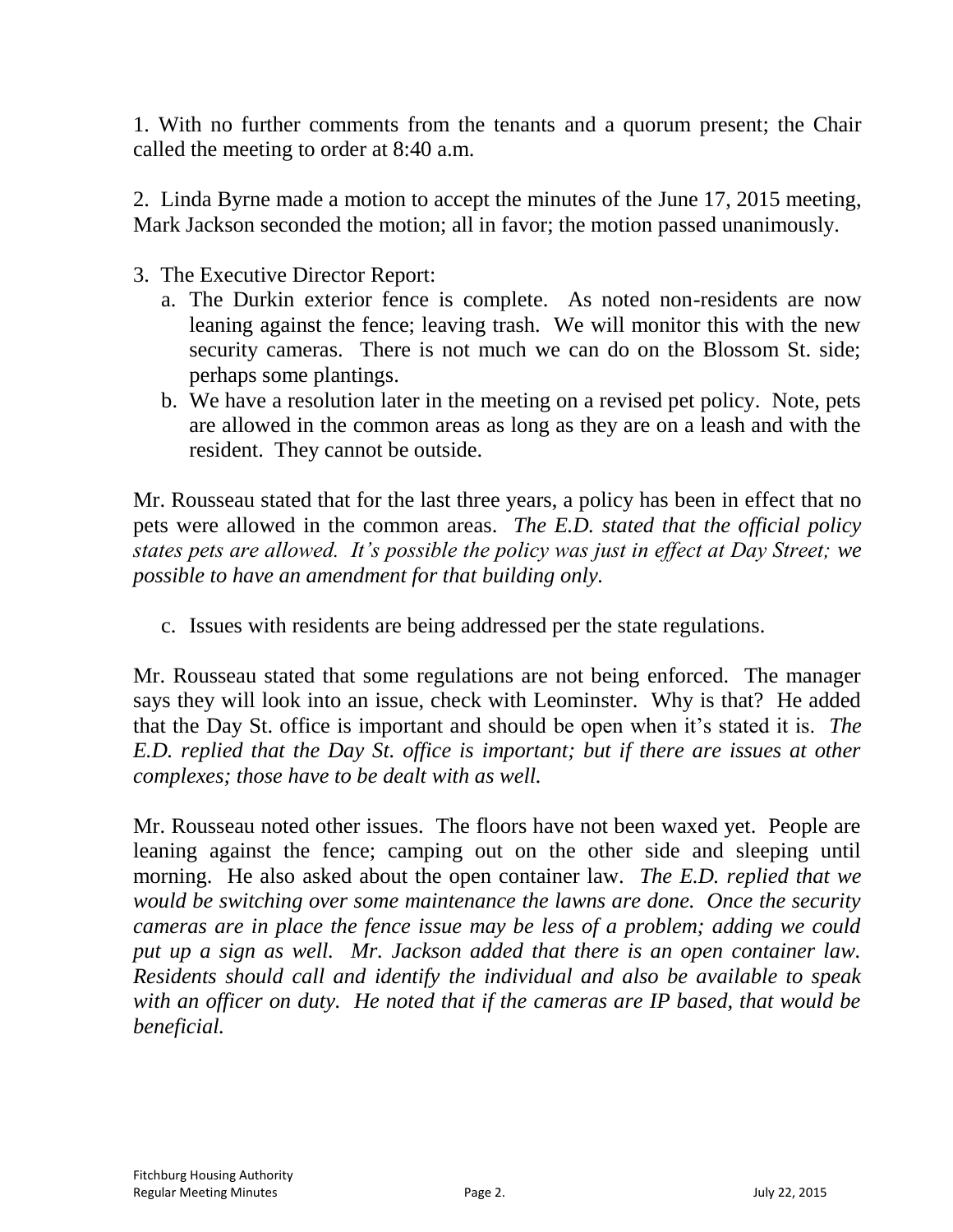d. DHCD is allowing the housing authority to sell seven (7) of our 705's without the one to one replacement or 30 year requirement. We would need to get an appraisal and sell the house for that amount. All money will go to DHCD to be put into an account for the housing authority; which can be used for future units.

The Chair asked what happens if we can't sell the 705's. *The E.D. replied that we would have to sell it for \$1.00 and meet DHCD requirements (affordable housing units).* The Chair noted that Prospect St. might be a hard sell; is there a timeframe. *The E.D. replied that we might be able to use the one to one replacement with the HILAPP at Green Acres.* The Chair asked when the appraisals would be done. *The E.D. replied within 60 days; all by one vendor.*

Ms. Byrne asked about 132 Pleasant St. *The E.D. replied that was separate; the 705's are all family units. He further explained.* The Chair asked what would happen if the city condemned that building. *The E.D. replied he would make a phone call.*

- e. The Leominster board has voted to allow the E.D. to apply for RCAT. The application is due the end of August. He explained the regions and added that Leominster would be host for Worcester county if awarded.
- f. The Leominster board will be voting to lease additional office space at their August meeting. This space would house our finance and leased housing departments; a total of eight employees.
- g. Sterling Housing hosted a picnic for their residents this past Saturday; it was well attended.
- h. Lunenburg Housing MART has added a stop at the Pearl Brook Community Room to their schedule now.
- 4. Financial Report:
	- a. Page F3 Reserves are at 15%, up a little from last month.
	- b. Page F4 Rents are averaging \$242 per unit/per month; dropped a little.

The Chair asked if the write-offs were removed from last month. *The E.D. replied they were.*

c. Maintenance is still over budget, but we are recouping some; should be down significantly by the end of the year.

Motion made by Linda Byrne to accept the financials. Seconded by Mark Jackson, all were in favor.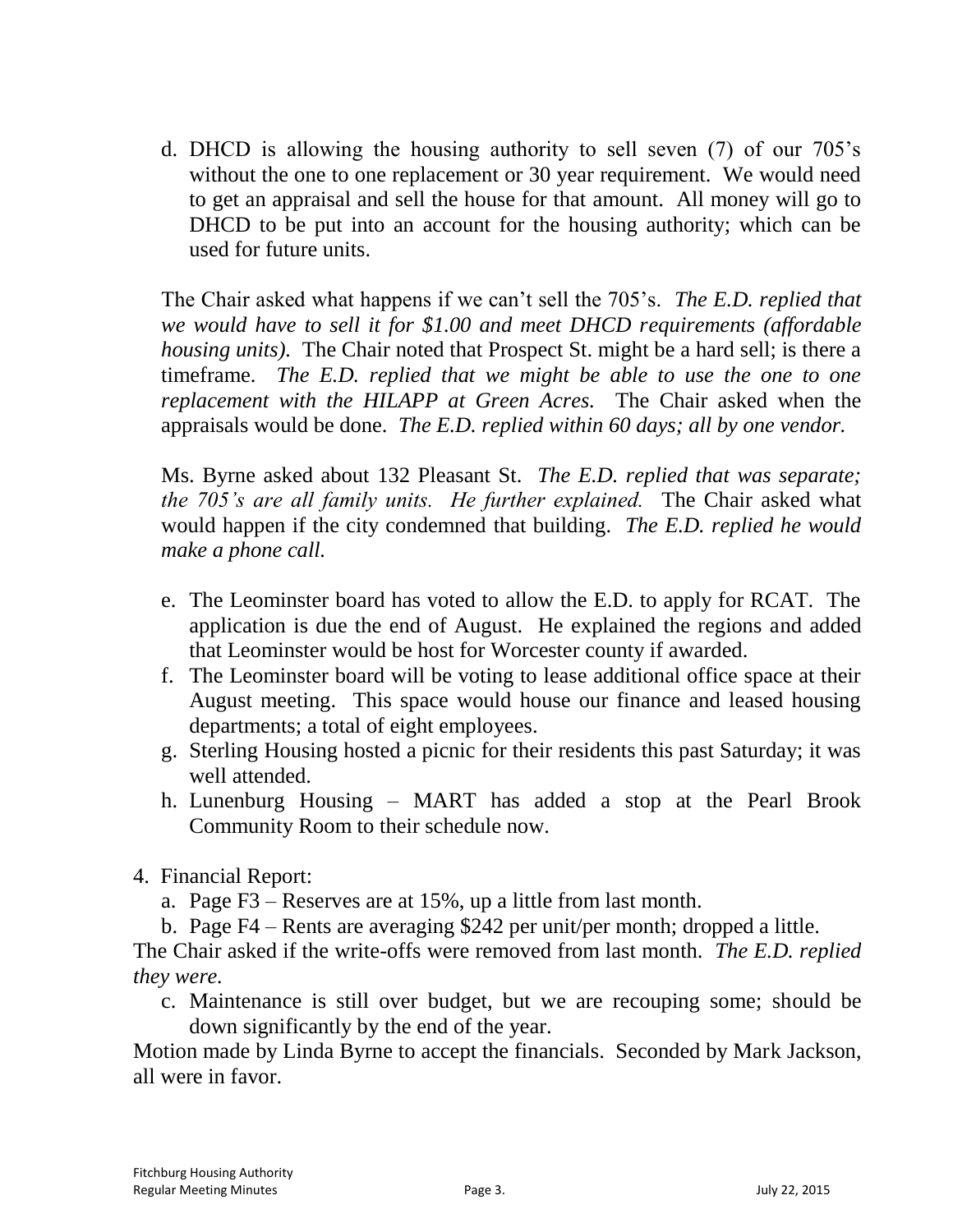- 5. Facilities Report:
	- a. The annual inspections work orders were being closed out.
- 6. State Housing Report:
	- a. The biggest vacancy issue is at Green Acres. This is due to evictions for non-payment and some residents leaving due to their higher rent after the recertifications were completed.

The Chair asked how the 20 vacancies were being filled. *The E.D. replied that it was being handled slightly differently for now. He explained that as someone is being approved; the apartment is being readied.*

Mr. Jackson asked if there were any issues while the units were vacant. *The E.D. replied that we did not have any break-ins; more issues with damage by the resident moving out (we charge them for the damage).*

Ms. Byrne asked again about the scattered sites as she was not understanding. *The E.D. replied that we received seven (7) waivers for the homes we discussed earlier. He added that we have 15 scattered site homes in all.* 

Mr. Jackson asked if there was any collateral damage with the scattered sites. *The E.D. replied that some are vacant and boarded up. He added there were some problems in the past as some have been vacant for up to ten (10) years.*

b. Overall occupancy is at 90.17%; it was at 68% in April 2014 (just over a year ago). Our goal is to be at 98%. Our biggest problem is at Green Acres. He further explained the process for filling vacancies; verifying income, performing the background checks, etc. The state-wide waiting list should be coming soon.

## 7. Section 8 Report:

Doing very good; 216 vouchers leased out of 219.

8. Old Business:

The paining of vacant units contract was awarded to M.R. Construction for \$46,075.00.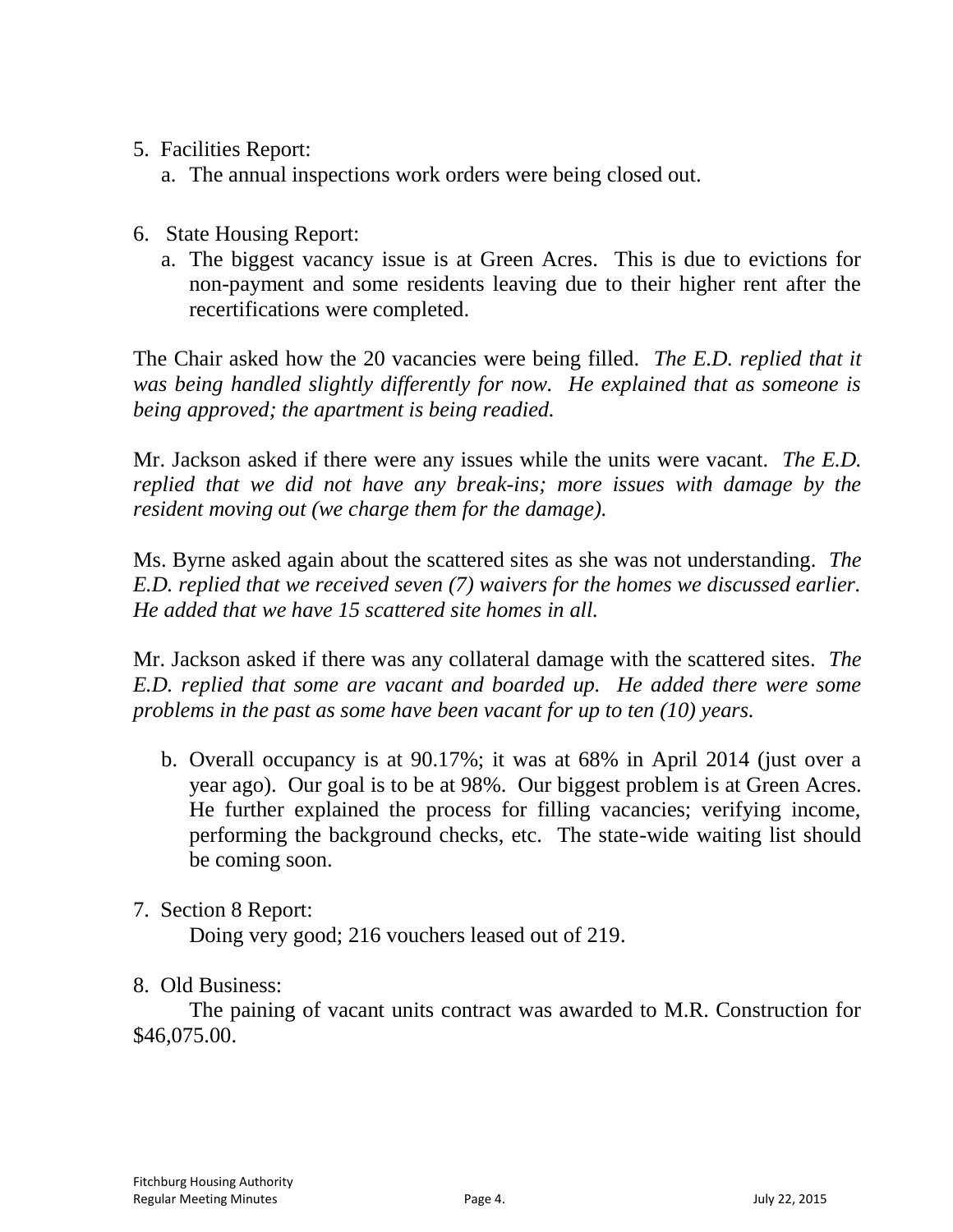9. New Business:

The following resolutions were presented by the Chair:

## RESOLUTION FOR AUTHORIZATION OF CHANGE ORDER NUMBER ONE IN CONJUNCTION WITH THE ROOF REPLACEMENT AT DANIELS HEIGHTS (667-2)

## DHCD PROJECT NUMBER 097073

## Resolution 2015-07-01

- Whereas: The Fitchburg Housing Authority has the need to sign a Change Order Number One in conjunction with the roof replacement at Daniels Heights (667-2) and,
- Whereas: This Change Order Number One will decrease the contract by **\$1,679.66.**

## NOW THEREFORE BE IT RESOLVED,

That the Fitchburg Housing Authority Board of Directors authorizes the Chair or the Executive Director to sign the Change Order Number One in conjunction with the roof replacement at Daniels Heights (667-2) now being undertaken by the Department of Housing and Community Development and the Fitchburg Housing Authority.

- RESOLVED, Motion made by Linda Byrne to authorize the signing of the Change Order Number One by the Chair or Executive Director in conjunction with the roof replacement at Daniels Heights  $(667-2)$ .
- SECONDED, David Rousseau seconded the motion, and the motion was passed unanimously.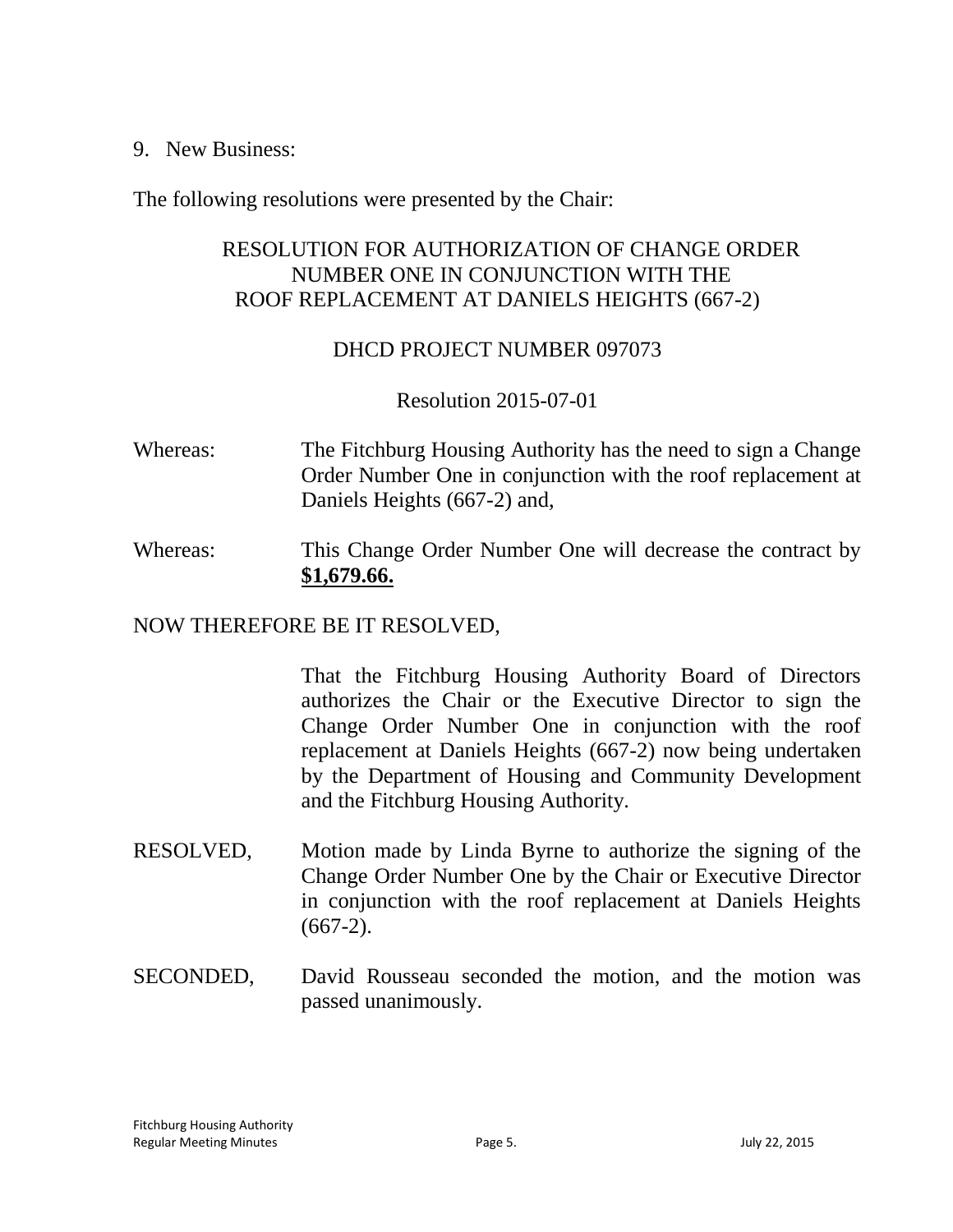## RESOLUTION AUTHORIZING SIGNING OF THE CERTIFICATE OF SUBSTANTIAL COMPLETION FOR THE ROOF REPLACEMENT AT DANIELS HEIGHTS (667-2)

## DHCD PROJECT NUMBER 097073

#### Resolution 2015-07-02

- Whereas: The Architect (Nault Architects, Inc.) has inspected the roof replacement at Daniels Heights (667-2) and,
- Whereas: The Architect has recommended that the roof replacement at Daniels Heights (667-2) has reached the point of Substantial Completion and, contingent upon DHCD's approval,

#### NOW THEREFORE BE IT RESOLVED,

That the Fitchburg Housing Authority authorizes the Chair or Executive Director to sign the necessary documents in connection with Substantial Completion of the roof replacement at Daniels Heights (667-2).

- RESOLVED, Motion made by David Rousseau to accept the Substantial Completion of the roof replacement at Daniels Heights (667-2).
- SECONDED, Linda Byrne seconded the motion, and the motion was passed by a unanimous vote.

## RESOLUTION TO ALLOW A PROPRIETARY BID SPECIFICATION FOR THE 667-1, ET AL LOCK AND SECURITY CAMERAS

#### DHCD PROJECT #097066

#### RESOLUTION 2015-07-03

Whereas: The Fitchburg Housing Authority seeks to minimize its costs in providing security locks at its properties, and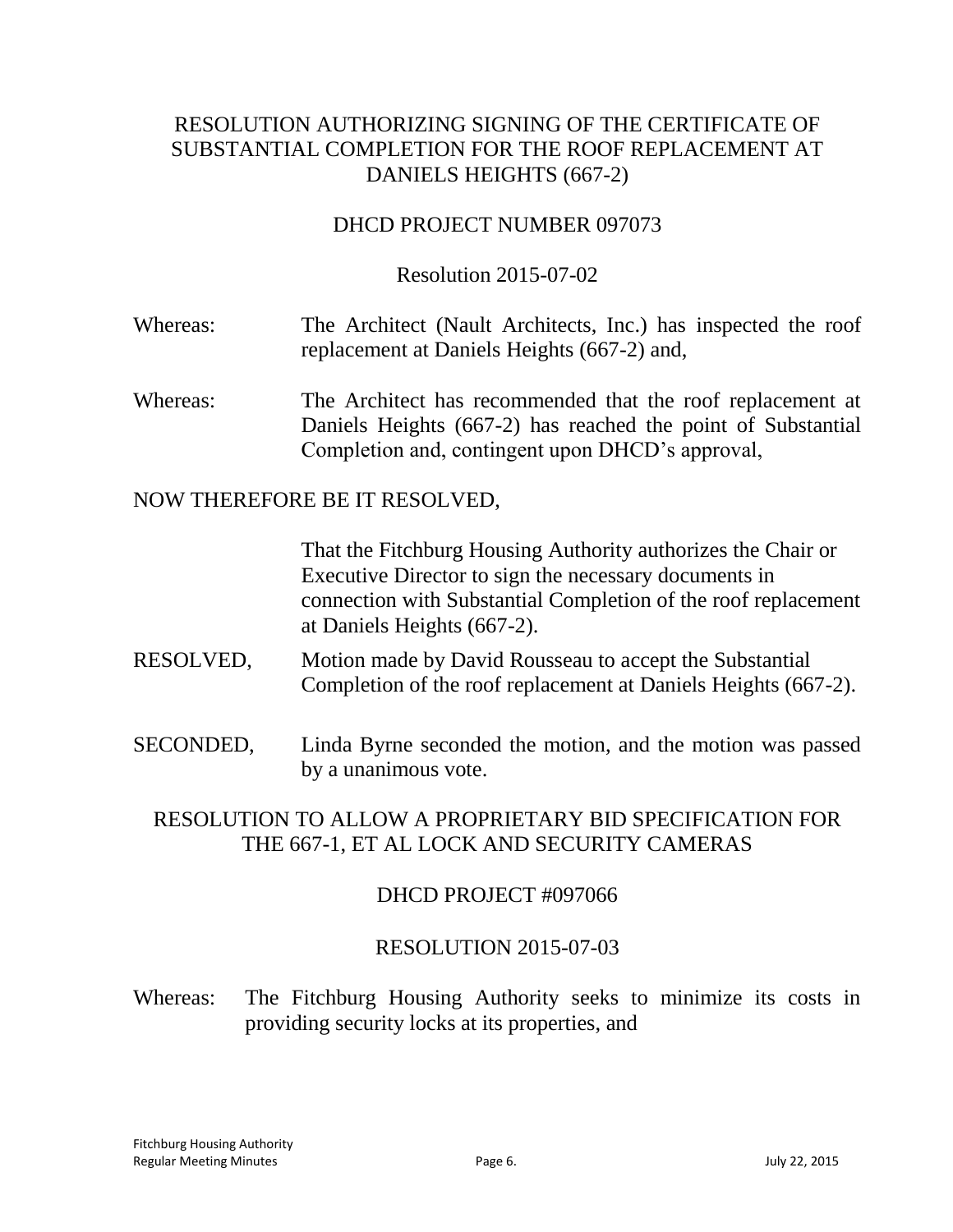- Whereas: It will reduce costs to use one lock manufacturer at all sites, and
- Whereas:The Fitchburg Housing Authority is installing new locks at the Canton Valley, Daniels Heights, Wallace Towers and C.J. Durkin developments.

NOW THEREFORE BE IT RESOLVED:

That the Fitchburg Housing Authority Board of Commissioners hereby votes to allow for a Proprietary Bid utilizing Arrow as the manufacturer of all locks within the specification.

- Resolved, Motion made by Linda Byrne to allow for a Proprietary Bid utilizing Arrow as the manufacturer of all locks within the specification.
- Seconded, Mark Jackson seconded the Motion, and the Motion was passed by a unanimous vote.

## RESOLUTION TO ALLOW A PROPRIETARY BID SPECIFICATION FOR THE GREEN ACRES ROOF REPLACEMENT PROJECT

#### DHCD PROJECT #097077

## RESOLUTION 2015-07-04

- Whereas: The Fitchburg Housing Authority seeks to keep a uniform appearance of the forty-five (45) building roofs at Green Acres, and
- Whereas:The Fitchburg Housing Authority is replacing roofs at twenty-nine (29) buildings at Green Acres.

#### NOW THEREFORE BE IT RESOLVED:

That the Fitchburg Housing Authority Board of Commissioners hereby votes to allow for a Proprietary Bid utilizing GAF Timberline HD "Fox Hollow Gray".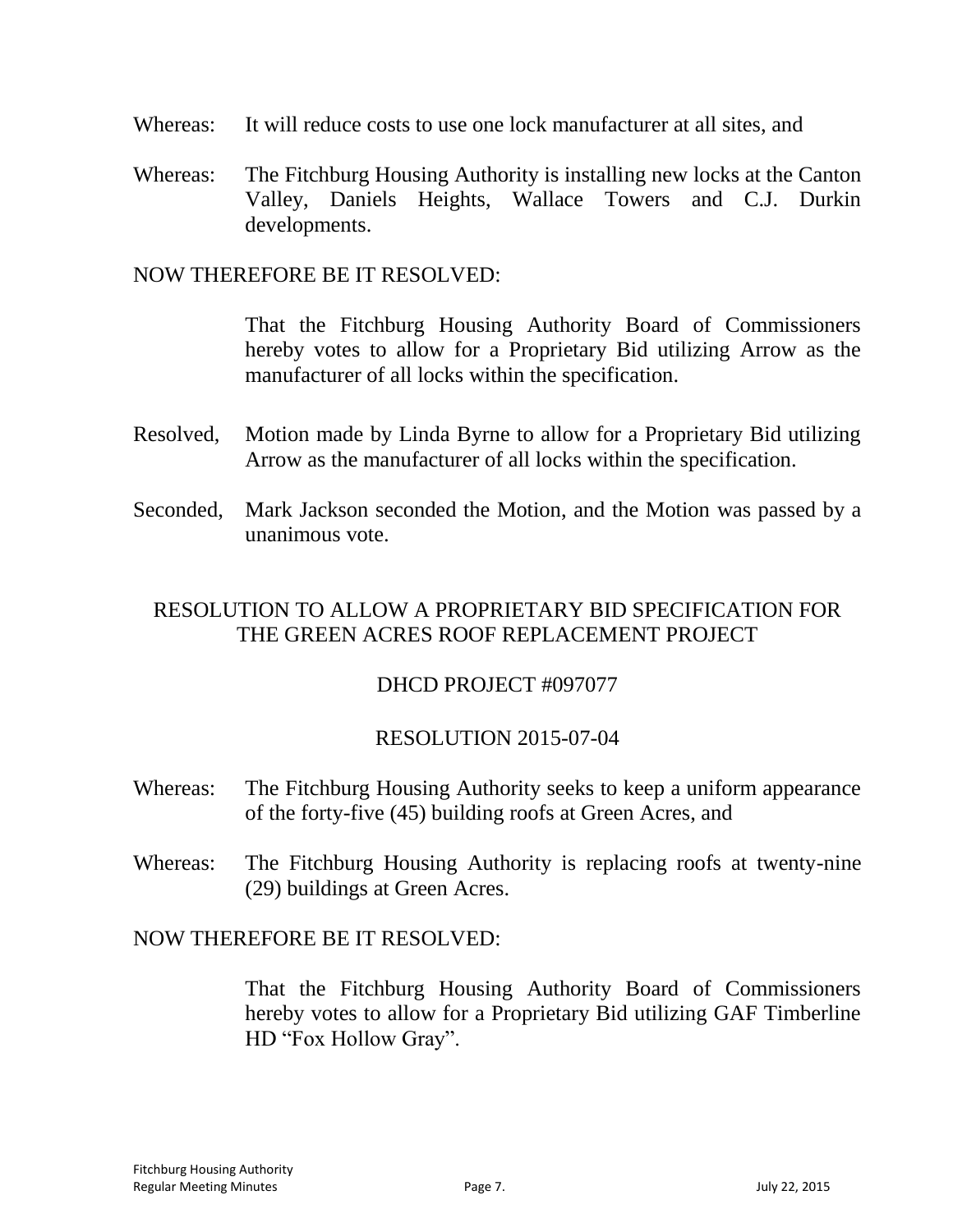- Resolved, Motion made by Linda Byrne to allow for a Proprietary Bid utilizing GAF Timberline HD "Fox Hollow Gray" roof shingles at Green Acres.
- Seconded, David Rousseau seconded the Motion, and the Motion was passed by a unanimous vote.

The E.D. noted that Ben Gold had updated the Pet Policy for the following resolution. The Chair added that the policy was well done and he appreciated the cross-outs/color making it easier to identify the changes; the board all agreed.

David Rousseau wanted to go back to the common area section noting an amendment should be in effect at Wallace Towers too. He then made a motion to make an exception to pets in the common areas. The Chair asked if there was a restriction; how the residents would get their pets to their apartments. Mr. Rousseau noted that the exception would be for the laundry, community room and lobby sitting areas only. The E.D. noted that some places require carrying pets (probably why there is a weight limit); adding under a Reasonable Accommodation, it would be allowed.

The Chair noted a second was needed on the amendment "to make an exception to pets in the common areas at Wallace Towers"; Linda Byrne seconded; all were in favor.

David Rousseau made a motion to approve the original adoption of the revised pet policy as amended; Linda Byrne seconded; all were in favor.

## RESOLUTION TO UPDATE THE PET POLICY

## Resolution 2015-07-05

Whereas: The Fitchburg Housing Authority has the need to update the existing pet policy.

## NOW THEREFORE BE IT RESOLVED,

That the Fitchburg Housing Authority Board of Commissioners approve the revised pet policy to be effective immediately.

RESOLVED, Motion made by David Rousseau to amend the pet policy to make an exception to pets in the common areas at Wallace Towers,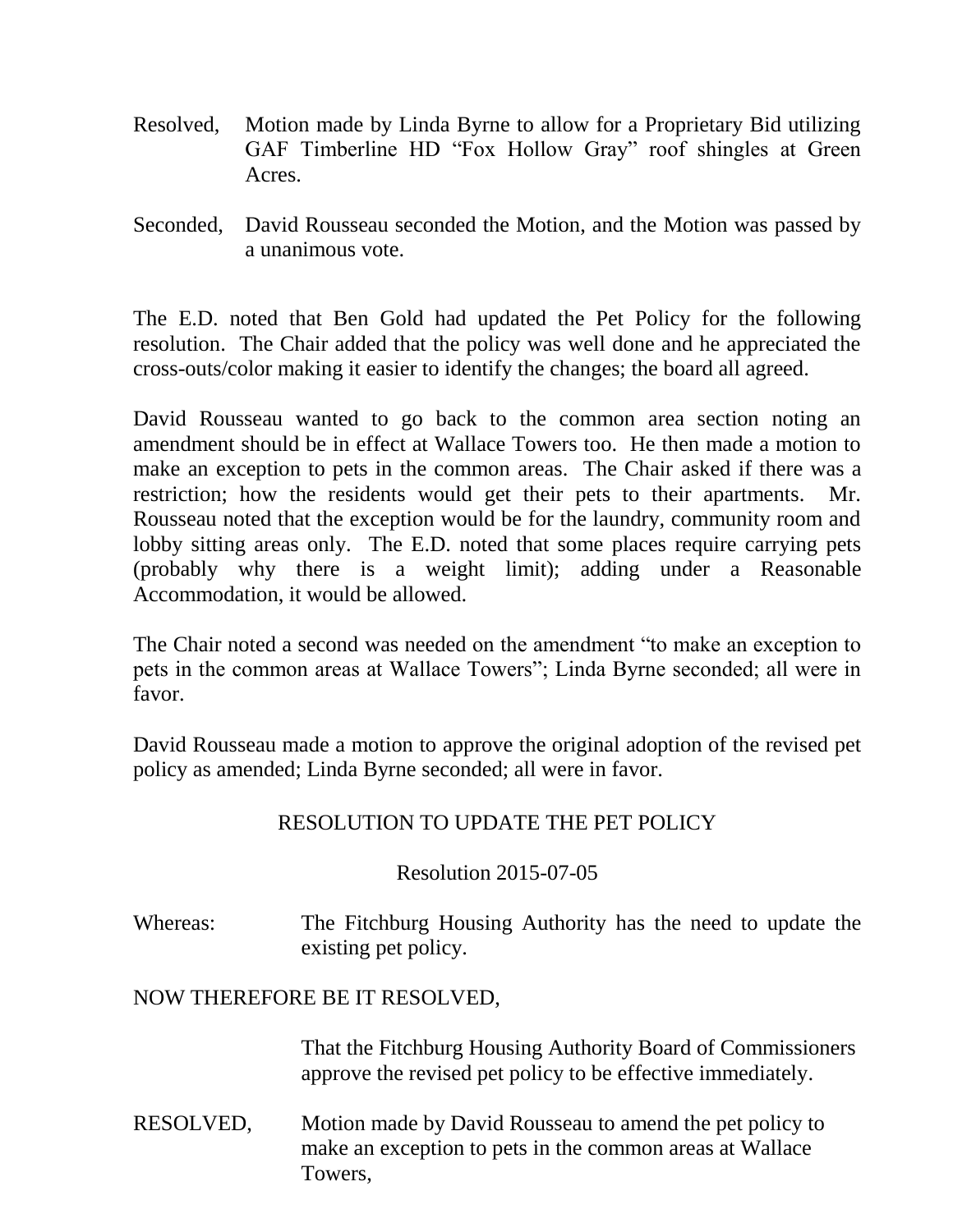| <b>Fitchburg Housing Authority</b> |                                                                                                                                        |               |
|------------------------------------|----------------------------------------------------------------------------------------------------------------------------------------|---------------|
| <b>Regular Meeting Minutes</b>     | Page 8.                                                                                                                                | July 22, 2015 |
| SECONDED,                          | Linda Byrne seconded the motion, and the motion was passed                                                                             |               |
|                                    | by a unanimous vote.                                                                                                                   |               |
| <b>FURTHER</b>                     |                                                                                                                                        |               |
| RESOLVED,                          | Motion made by David Rousseau to approve the adoption of the<br>original revised pet policy as amended above effective<br>immediately. |               |
| SECONDED,                          | Linda Byrne seconded the motion, and the motion was passed<br>by a unanimous vote.                                                     |               |

The E.D. noted that the following resolution on Procurement was set to the current DHCD standards under Chapters 30B and 149.

## RESOLUTION TO UPDATE THE PROCUREMENT POLICY

## Resolution 2015-07-06

Whereas: The Fitchburg Housing Authority has the need to update the existing procurement policy.

## NOW THEREFORE BE IT RESOLVED,

That the Fitchburg Housing Authority Board of Commissioners approve the revised procurement policy to be effective immediately *(see attached proposed changes).*

- RESOLVED, Motion made by Linda Byrne to approve the revised procurement policy effective immediately.
- SECONDED, David Rousseau seconded the motion, and the motion was passed by a unanimous vote.

## RESOLUTION TO ADOPT A SMOKE-FREE POLICY AT THE FITCHBURG HOUSING AUTHORITY ELDERLY DEVELOPMENTS

## Resolution 2015-07-07

Whereas: The health and safety of our residents and staff are negatively impacted by second-hand smoke, and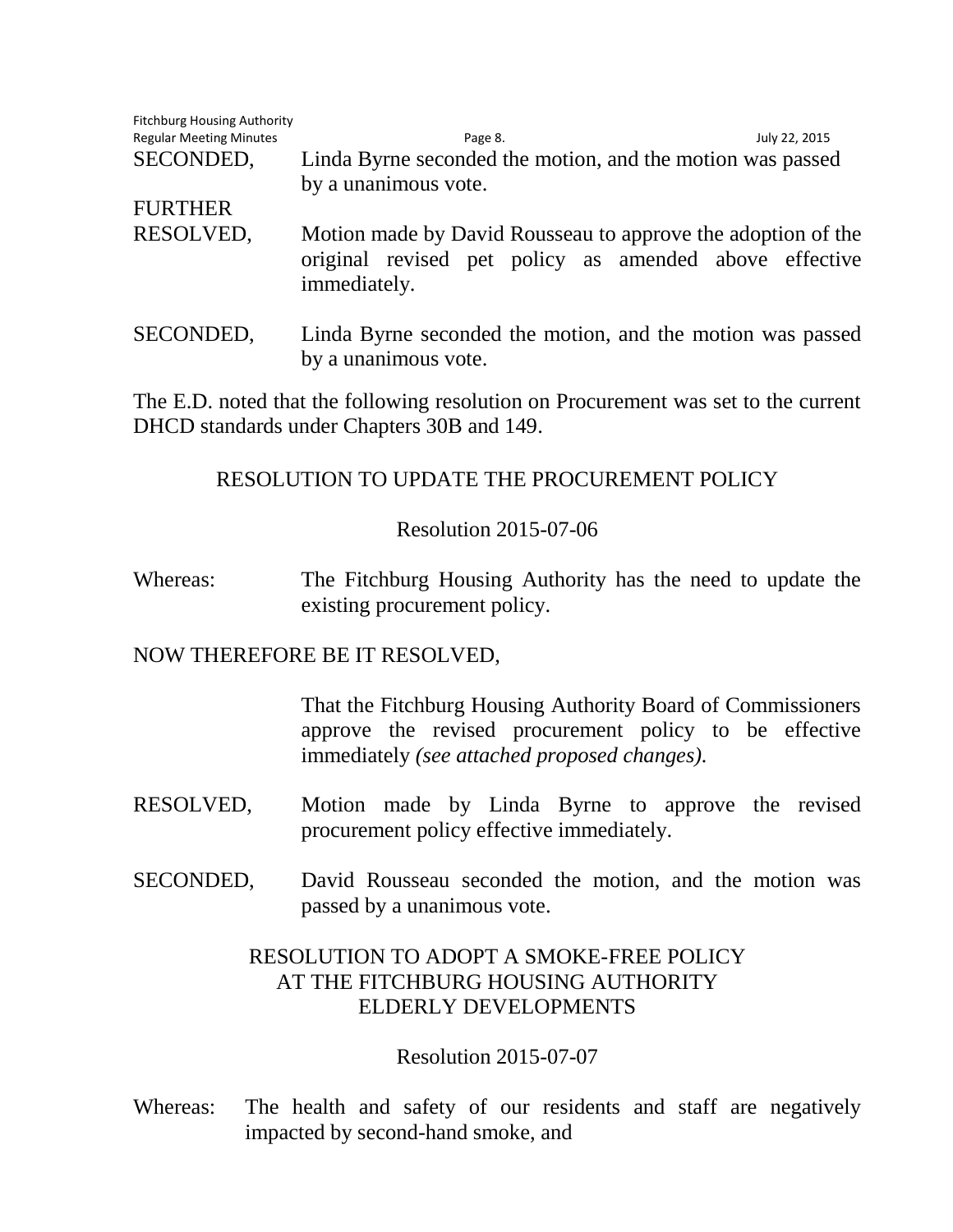#### NOW THEREFORE BE IT RESOLVED:

That the Fitchburg Housing Authority Board of Commissioners adopt a smoke-free policy for the Fitchburg Housing Authority elderly developments including the adoption of the attached smoke-free lease addendum and further direct the staff to implement said policy at their earliest convenience.

- Resolved, Motion made by David Rousseau to adopt a smoke-free policy at the elderly developments.
- Seconded, Linda Byrne seconded the Motion, and the Motion was passed by a unanimous vote.

Motion to adjourn the meeting at 9:45 a.m. was made by Paul Fontaine. Linda Byrne seconded; all were in favor.